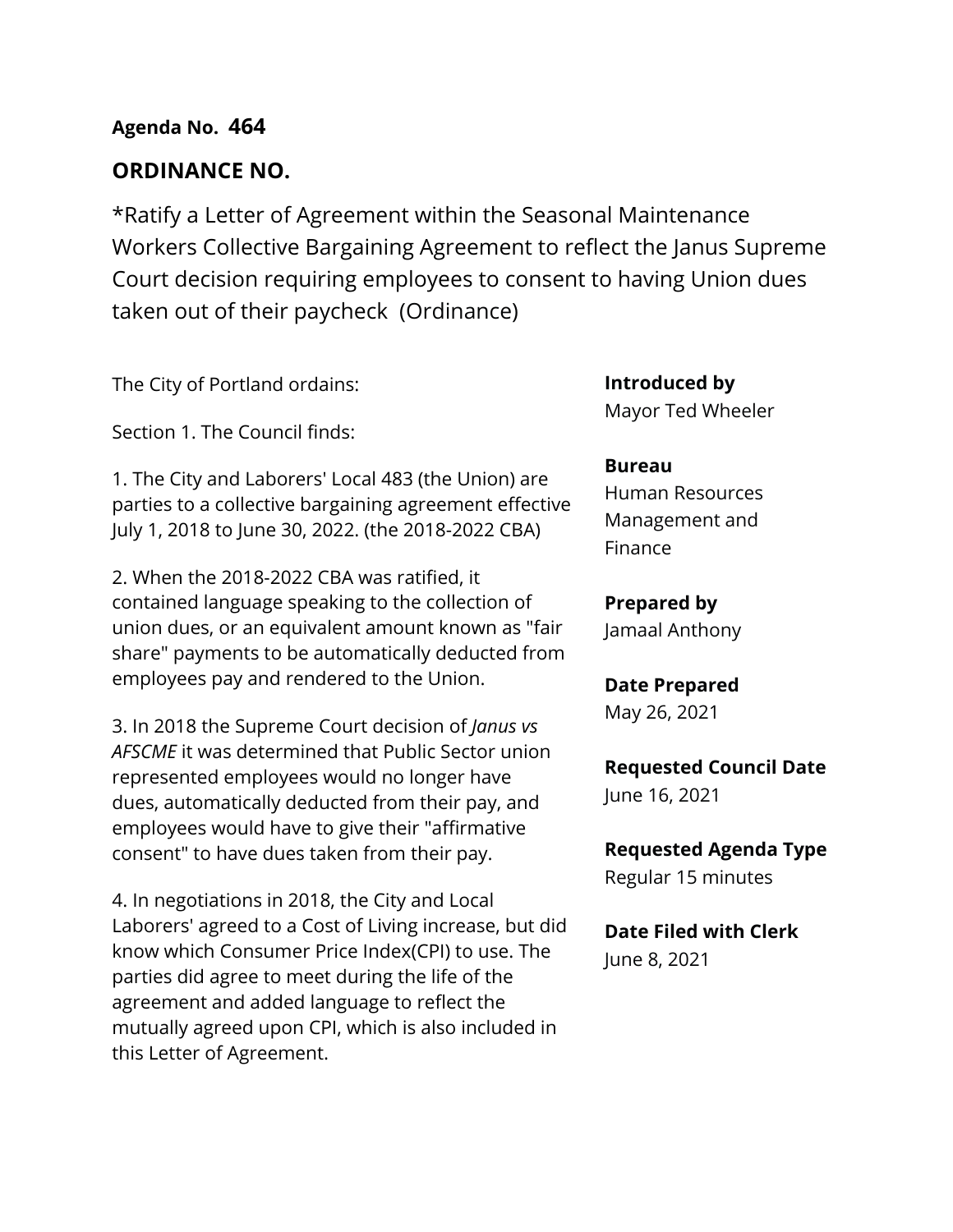5. The parties of this agreement have agreed to new language that no longer automatically deducts union dues from Seasonal Maintenance Workers wages, now requiring employees give "affirmative consent," as provided for by the Supreme Court, as well as language that captures the appropriate CPI for the annual Cost of Living increase.

NOW THEREFORE, the Council directs:

a. The LOA between the City and The Union attached as Exhibit A is hereby ratified by Council.

Section 2. The Council declares that an emergency exists because delay will inhibit the proper implementation of the provisions of this agreement, therefore this ordinance shall be in full force and effect after its passage by Council.

Passed by Council:

# **MARY HULL CABALLERO**

Auditor of the City of Portland

Action Taken:

By

Deputy

Commissioners voted as follows (Yea or Nay)

Rubio -

Ryan -

Hardesty -

Mapps -

Wheeler -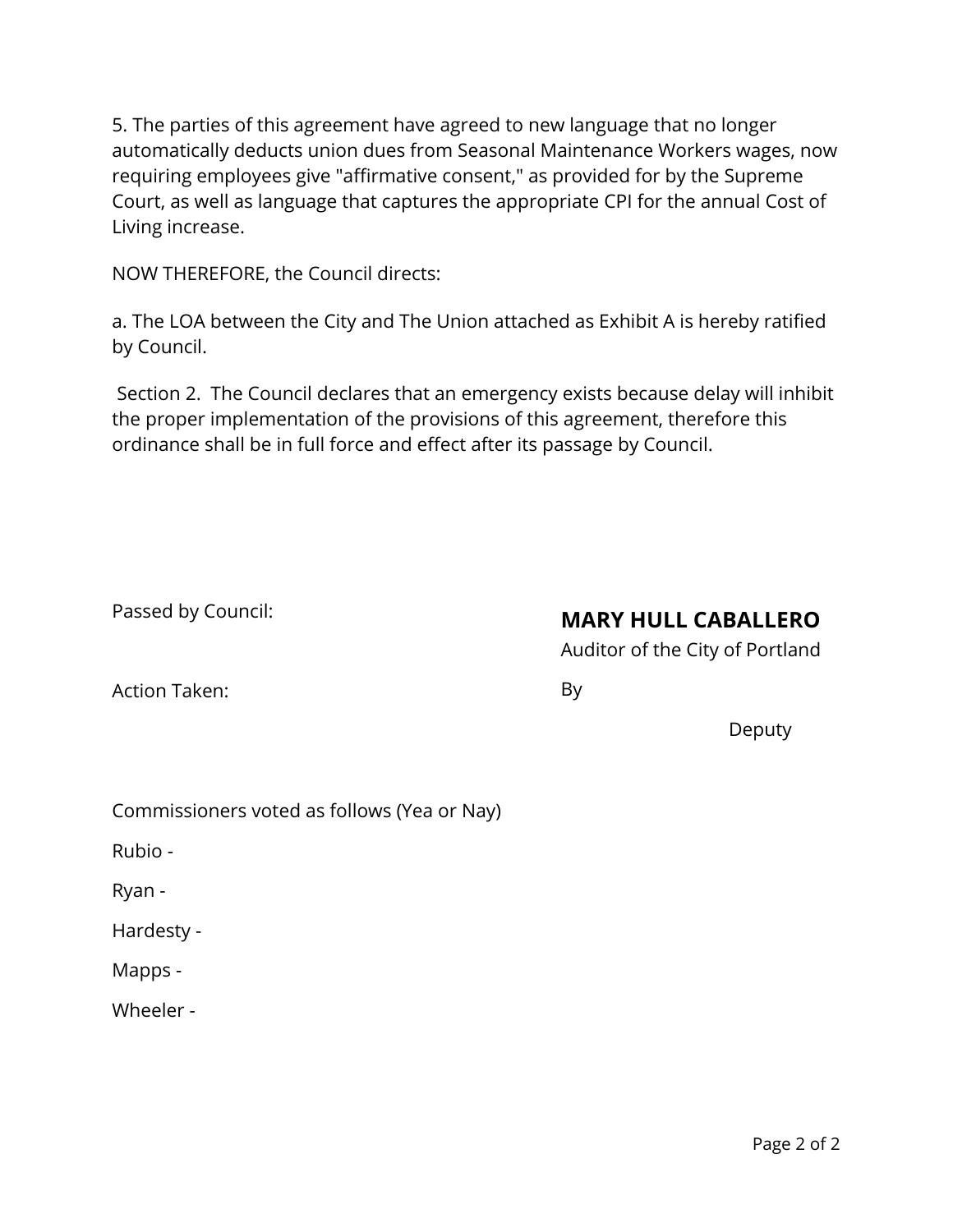## EXHBIT A

# **Letter of Agreement**

## The parties to this letter of agreement are the City of Portland (City) and Laborers' International Union of North America (LiUNA) Local 483.

# **Background**

1. In light of the of the June 27th, 2018 Supreme Court decision "*Janus V. American Federation of State, County, and, Municipal Employees, Council 31, ET Al.*" the parties wish to update the current (July 1, 2018-June 30, 2022) Seasonal Maintenance Worker Collective Bargaining Agreement language concerning dues check-off and union security. The parties also wish to update the language in Schedule A to reflect the agreed upon index for calculating Cost of Living Adjustments. The parties agree that the language in this LOA reflects the practice of the City and the Union since the June 2018 "*Janus.*" Decision

# **Agreement**

1. The Parties agree to make the following revisions to the Seasonal Maintenance Worker Collective Bargaining Agreement**:**

## *2. Union Security*

- *2.1 All employees covered by this agreement shall within thirty (30) days of employment either (1) become and remain a member of the Union, or (2) tender to the Union their fair share of the cost of negotiating and administering the labor agreement. If the employee is a member of a church or religious body which has bona fide religious tenets or teachings which prohibit such employees from being a member of or contributing to a labor organization, such employee shall pay an amount of money equivalent to regular Union dues and initiation fees and assessments, if any, to a non-religious charity or to another charitable organization mutually agreed upon by the employee and Union. The employee shall furnish written proof to the City that this has been done.*
- *2.2 Fair Share payments authorized by this Article shall be deducted by the City.*
- *2.3 The Union assumes responsibility for repayment of monies found to be illegally deducted by the City under this Article.*
- *2.4 It shall be the sole responsibility of the Union to assure that the fair share fee is in accordance with the requirements of all applicable constitutions, statutes and laws.*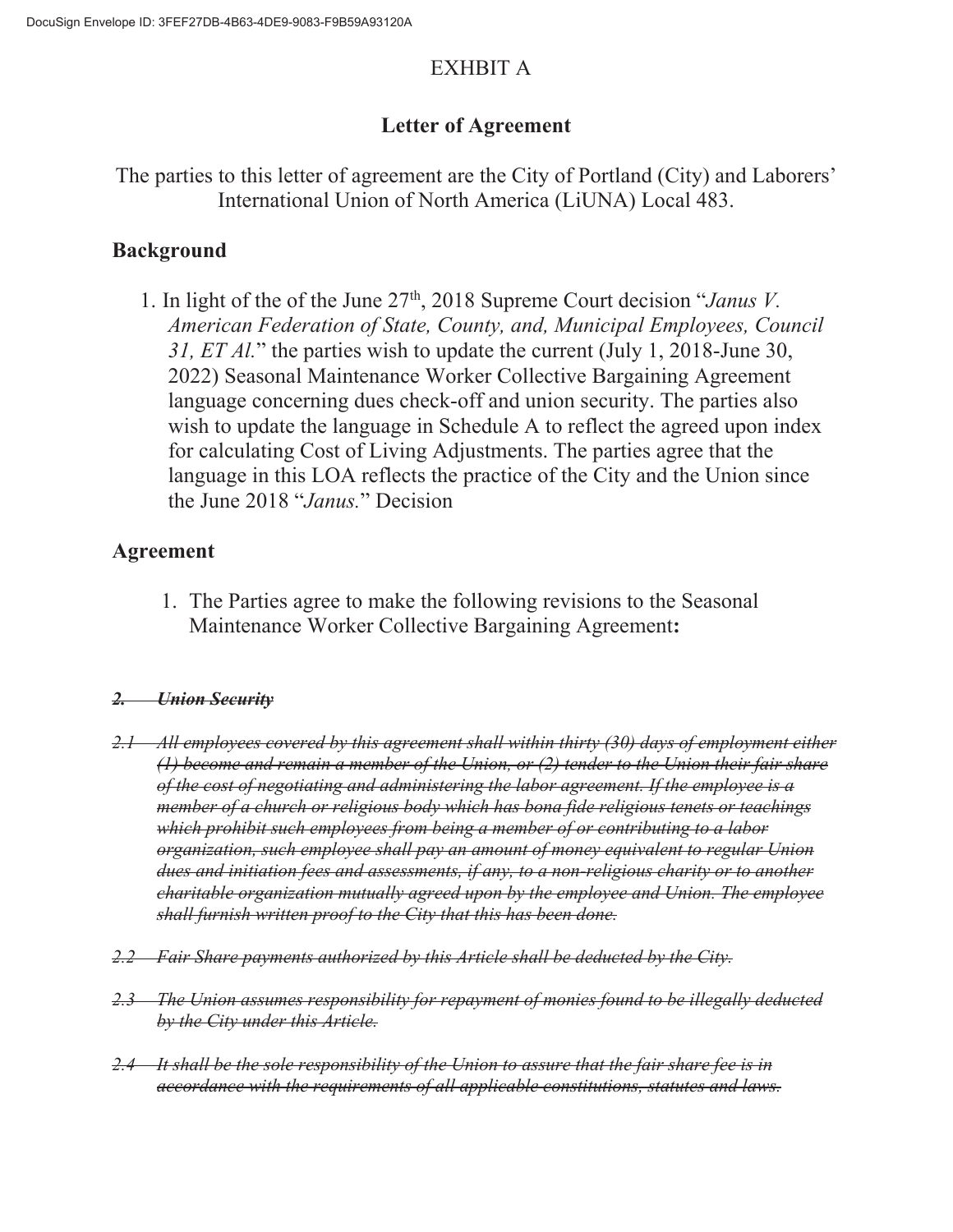*2.5 The Union agrees that it will indemnify and save the City harmless from all suits, actions, and claims against the City or persons acting on behalf of the City arising out of the City's faithful compliance with the terms of this Article, provided the City notifies the Union in writing of such claim and tenders the defense to the Union.* 

#### *3. Union Security / Dues Check off*

*3.1 The City agrees to deduct from the paycheck of each employee who has so authorized it by written, affirmative consent, the regular initiation fee and regular monthly dues uniformly required of members of Laborers' Local 483. The amounts deducted shall be transmitted monthly to the Union. The Union shall have the sole responsibility to determine which employees are authorized dues payers and shall provide a list to the City. The Union shall provide the City with updated lists as necessary. The City will rely on the list from the Union as an accurate list of employees that have authorized such deductions.* 

*3.2 Upon request, the Union shall provide copies to the City of employees' written authorization to deduct dues or other authorized payments.* 

*3.3 The total amount of the monies deducted for regular union dues shall be transmitted to the Union monthly after the payroll deduction is made.* 

*3.4 The City agrees to deduct other payments from the paycheck of each employee who has so authorized it by affirmative consent in writing, including, but not limited to, political action committee payments and other assessments. The amounts deducted shall be transmitted monthly to the Union representing the employees on behalf of the employees involved.* 

*3.5 The performance of these services is at no cost to the Union. The Union agrees that it will indemnify and save the City harmless from all suits, actions and claims against the City or persons acting on behalf of the City arising out of the City's faithful compliance with the terms of this Article, provided the City notifies the Union in writing of such claim and tenders the defense to the Union. The Union assumes responsibility for repayment of monies found to be illegally deducted by the City under this Article.* 

*3.6 Employees may cease such payments by following the Union process for revocation.*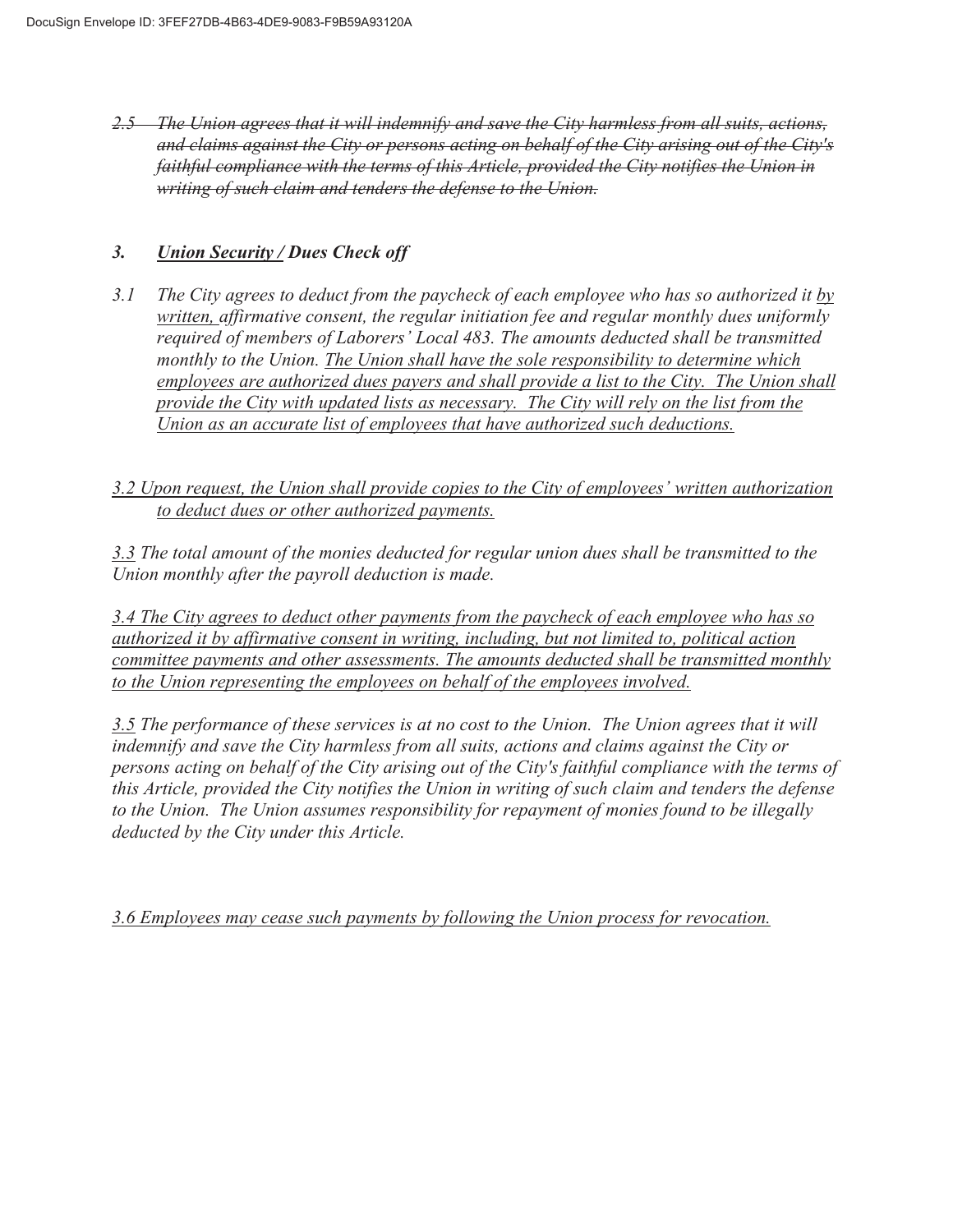#### *S C H E D U L E "A"*

*Salary rates for the Seasonal Maintenance Worker classification for the period from the date of ratification to June 30, 2022 are contained in Schedule "A."* 

#### *YEAR ONE - upon ratification of the parties to June 30, 2019*

| $JCN$ Title |                                                      |  | Entry Maximum |
|-------------|------------------------------------------------------|--|---------------|
|             | [1205] Seasonal Maintenance Worker [\$14.64] \$15.94 |  |               |

### *YEAR TWO - July 1, 2019 to June 30, 2020*

*Salary rates for classifications in Schedule "A" for the period July 1, 2019 to June 30, 2020 are to be increased by one hundred percent (100%) of the annual increase in the [Index to be determined] Consumer Price Index for All Urban Consumers (CPI-U) (as measured by the annual change in the index between 2nd Half 2017 and the 2nd Half 2018) for the West - Size Class A, published by the Bureau of Labor Statistics, U.S. Department of Labor. However, in no event shall the salary increase be less than one percent (1%) or greater than five percent (5.0%).* 

#### *YEAR THREE - July 1, 2020 to June 30, 2021*

*Salary rates for classifications in Schedule "A" for the period July 1, 2020 to June 30, 2021 are to be increased by one hundred percent (100%) of the annual increase in [Index to be determined] Consumer Price Index for All Urban Consumers (CPI-U) (as measured by the annual change in the index between 2nd Half 2018 and the 2nd Half 2019) for the West - Size Class A, published by the Bureau of Labor Statistics, U.S. Department of Labor. However, in no event shall the salary increase be less than one percent (1%) or greater than five percent (5.0%).* 

### *YEAR FOUR – July 1, 2021 to June 30, 2022*

*Salary rates for classifications in Schedule "A" for the period July 1, 2021 to June 30, 2022 are to be increased by one hundred percent (100%) of the annual change in the [Index to be determined] Consumer Price Index for All Urban Consumers (CPI-U) (as measured by the annual change in the index between 2nd Half 2019 and the 2nd Half 2020) for the West - Size Class A, published by the Bureau of Labor Statistics, U.S. Department of Labor. However, in no event shall the salary increase be less the one percent (1%) or greater than five percent (5%).* 

*A Seasonal Maintenance Worker who completes a season at the entry rate shall be paid at the maximum rate in any subsequent season they are employed as a Seasonal Maintenance Worker, provided they have no break in re-employment. A Seasonal Maintenance Worker who returns after a break in re-employment shall be paid at the entry rate unless the bureau director or designee authorizes the employee be paid at the maximum rate. If the break in re-employment is due to a lack of available work, the employee shall be paid at the maximum if they are reemployed in a subsequent season.*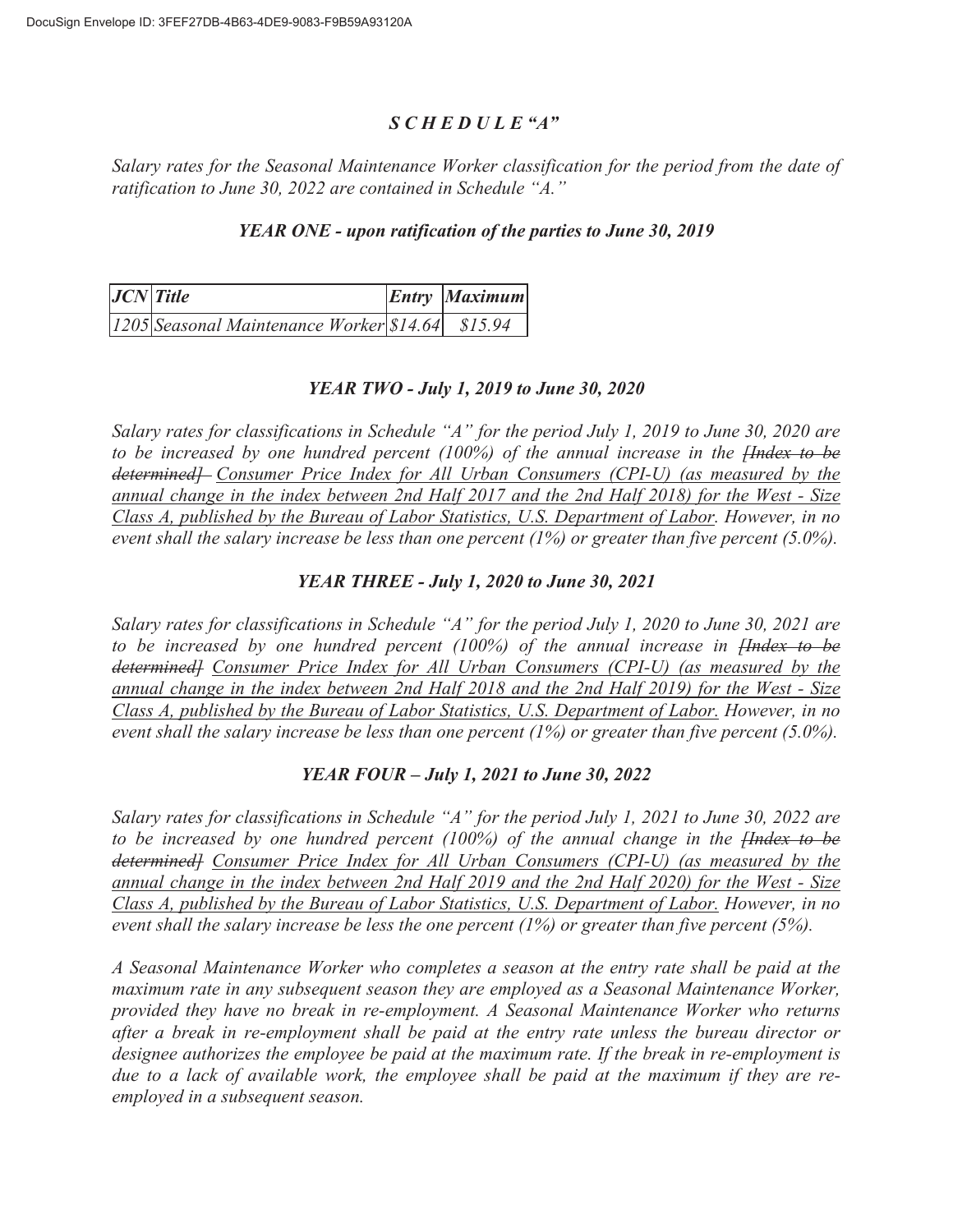2. This Agreement does not go into effect until it is authorized by City Council.

So Agreed.

For the Union:

-DocuSigned by: Farrell Pícluarte<br>— BE962870D03E483...

5/5/2021

Farrell Richartz, Date LiUNA Local 483 Business Manager

For the City:

DocuSigned by: Latluy L. Bless

 $\frac{1}{\sqrt{1-\frac{1}{2}}}\left\{\n\frac{1}{2}\left(1-\frac{1}{2}\right)\right\}$  Date Director of the Bureau of Human Resources

Approved as to Form:

-DocuSigned by:  $\frac{1}{5}$ 

Lory Kraut Date Sr. Deputy City Attorney

5/5/2021

5/5/2021